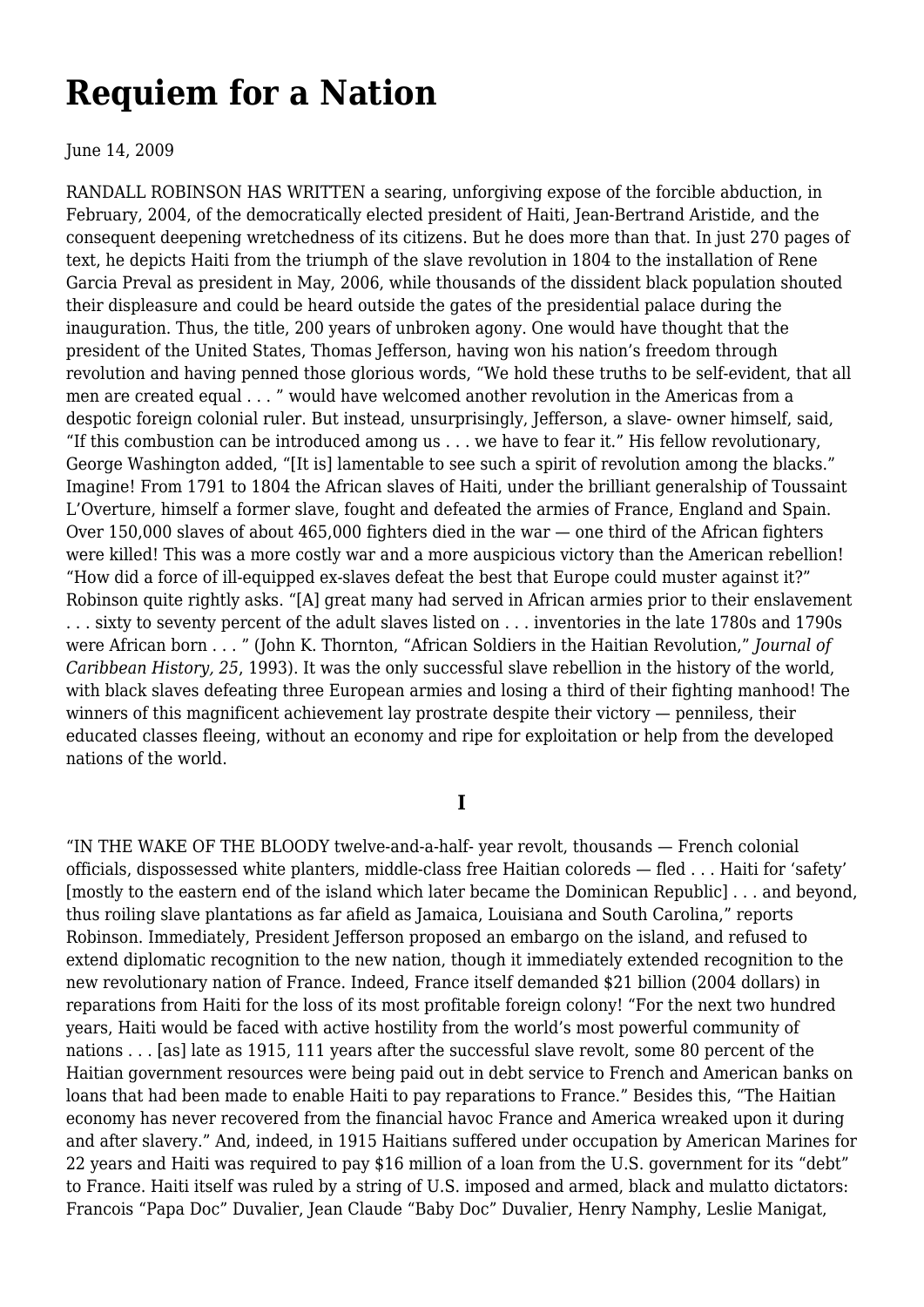and Prosper Avril. Haiti has long been viewed by the world, and indeed by blacks in the United States, on seeing blacks ruled by blacks, as nothing but "that black mess." In fact, in my talking to a few Jamaican Americans, they expressed the view held commonly by fellow islanders: "they just need to get themselves together," "they are mostly ignorant peasants," "they need to be more like us." It was revealing to me to accompany a group of presidents from historically black colleges to Haiti, in 1981. I went along as an observer for the American Council on Education. It was evident that the presidents were more comfortable dealing with the mulatto, educated elites than with the throngs of black peasants who followed them everywhere and tried to talk to them. Indeed, the attitude of Americans, and especially black Americans, requires an extensive quote from Randall Robinson's book in partial explanation of this phenomenon:

The Bush administration knew that when it came to Haiti, which was commonly perceived to be uniformly black and poor, it could do virtually anything that it wished, without political or strategic consequences. In the eyes of the administration, no one who counted would suffer in Haiti, and no one who counted in the United States would care. Black Haitian democrats had no force or friends in America who mattered to the Republican president or to the U.S. Congress.

As a matter of fact, Robinson mentions that when he urged a protest in front of the South African embassy, many prominent blacks, including several black Congresspeople, joined him and eagerly went to jail. They saw that they were protesting white oppression of blacks. But when he urged a hunger strike to protest the oppression of blacks in Haiti, no one joined him in what was perceived to be, that "black mess." An understanding of that common perception of Haiti is necessary to understand the fate of President Jean Bertrand Aristide.

## **II**

ON JANUARY 1, 2004, on the National Palace grounds of Port-au-Prince, Haiti, President Thabo Mbeki of South Africa gave an address in celebration of Haiti's bicentennial of freedom. The Haitian president, Jean Bertrand Aristide, began to speak and thousands of Haitians began to roar. They surged forward, overcoming the security guards, and came to the foot of the platform. (" They're going to riot," said someone). But instead, the thousands gathered clapped and cheered for their president. Robinson, who was on the platform, leaned over to his neighbor and said, "No one can say he does not have the support of the people." The neighbor said," Well, eighty to ninety percent [of the people may support him] but they're not the ones who count." When Aristide was elected president by popular vote, he promised modestly to bring the poor blacks "from misery to poverty with dignity." The rich, for the first time, would be required to pay significant taxes for electricity and telephone services. Before he became president, Haitian citizens were described by birth in two separate categories: the status of those reserved for whites, mulattoes, and the city born minority were citizens; the majority of blacks born in the countryside were designated as peasants. Aristide vowed to change that to one category of citizenship. He promised to raise the pittance the workers received to a modest wage. The plant and field owners howled. This was more than the white plant owners and their American overseers could stand. "Washington responded by stoking violence which it then used to label Haiti and its bicentennial celebration unsafe for Americans and foreign visitors" to attend, Robinson reports. "They're planning a coup, you know," said Maxine Waters, congresswoman from California. "I've been going to receptions [and over- hearing] at various hotels over the past few days." The United States, through every means, tried to keep the world away from Haiti's bicentennial celebration. "It warned the world away from a Haitian celebration that it had calculatedly endeavored to ruin." Guy Phillipe, a Haitian thug and former policeman, had been selected by the CIA for military training in Ecuador. He led a small group of rebels who, despite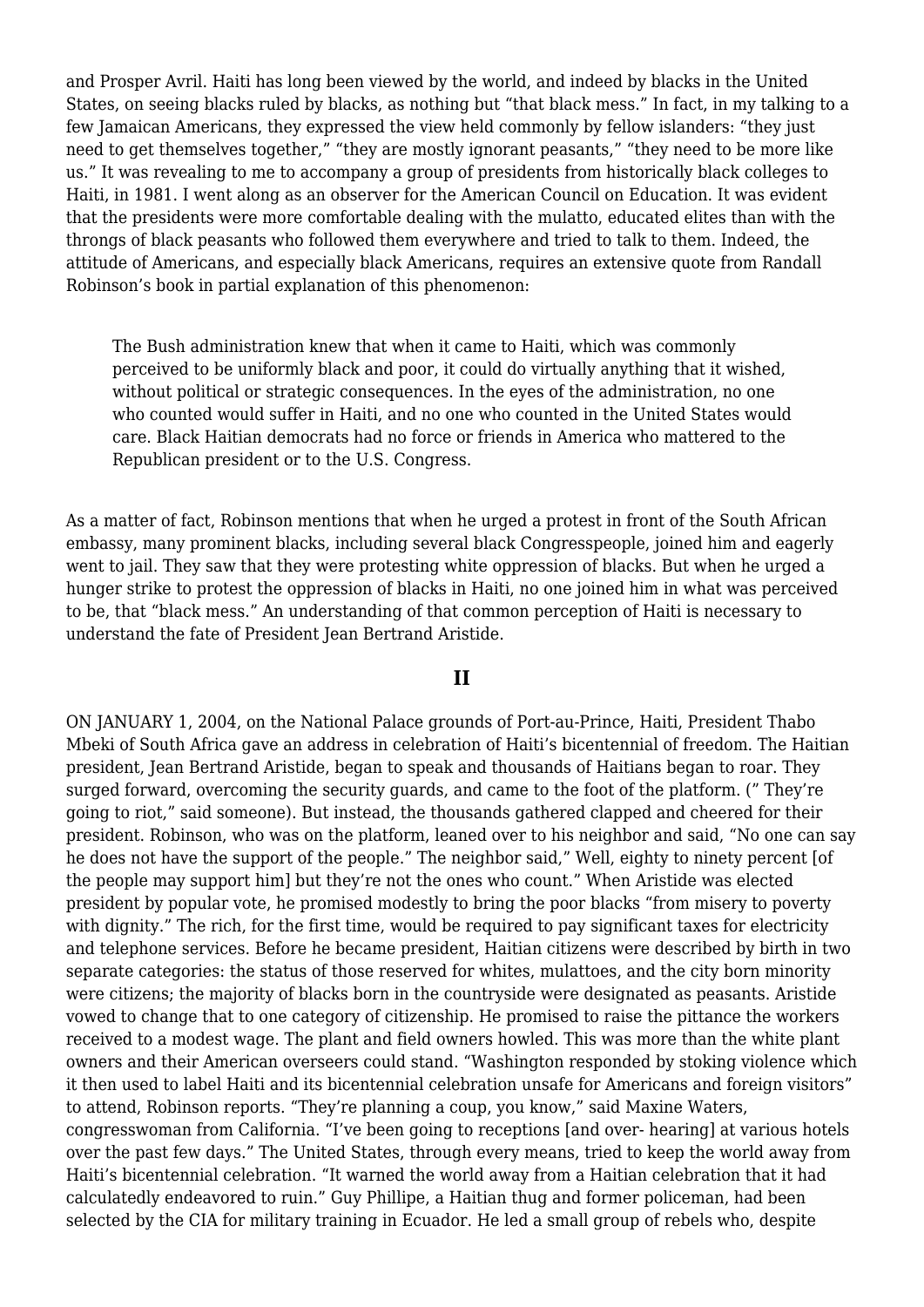their size, were heavily armed, uniformed, and trained by the U.S. army in the Dominican Republic, which had "long enjoyed a warm working relationship with the United States." Phillipe and his band of rebels were marching across Haiti, killing the poorly armed government troops, and vowing to kill the president upon arriving in the capital. Phillipe was supported by Andy Apaid, a Syrian American, who operated several large sweatshops in Haiti. He was not a Haitian citizen, but he was a member of Group 184, a wealthy antidemocratic group "that had been demanding the president's resignation and exit, as if two decisive and undisputed nationwide presidential elections had not occurred." Before the president's election, Haiti was similar to racialist South Africa. In exchange for the trappings of state power, the dictator Duvalier and his successors gave to the white and mulatto upper class carte blanche to suppress and exploit the largely poor and illiterate black labor force in anyway it saw fit. "This was the Faustian bargain that Aristide threatened with his stunning first election victory." He threatened to empower the poor to take their fate in their own hands and to rule themselves. Neither the Americans nor their white and mulatto satraps could allow this to happen. This was similar to the attempt to organize a coup against Hugo Chavez in Venezuela. American power and control in Latin America and the West Indies was maintained by having compliant local rulers while the wealth and resources flowed to the United States. Aristide did not fit that mold and had to be deposed.

## **III**

AS THE REBELS GATHERED MOMENTUM in their rampage across Haiti and vowed to topple the national government, Ron Dellums, former American congressman and advisor to president Aristide, received a call from Colin Powell, the U.S. Secretary of State. Powell told Dellums that the rebels were coming to kill President Aristide, and that the United States would do nothing to protect him. Again, Randall Robinson:

Colin Powell, the secretary of state, and Condoleezza Rice, the national security advisor, were among the most respected people in America. More importantly, they were black. If they didn't care what was happening to Haiti's democracy, why would an archly conservative white American president, at whose small-minded pleasure they relished to serve, care? After all, the machinations of the two of them together were largely the reason what was happening to Haiti was indeed happening.

Colin Powell's attempt to frighten Aristide to abdicate his legitimate presidency and flee the country did not work. The French foreign minister, Dominique de Villepin, publicly criticized Aristide and "called for a new government in transition" that would not include Aristide. Jamaican Prime Minister Patterson threatened to "impose sanctions on Aristide." Louis Moreno of the U.S. embassy, said to the president, "Mr. President . . . it's too bad that I'm the one who has to announce to you that you've got to go." But, Aristide was determined to stay in Haiti and support his people no matter what the consequences. So a more drastic solution to the United States problem would have to be found. On February 29, 2004, at 3:15 A.M., two U.S. Special Forces soldiers appeared at the president's home. They carried M16s and wore full battle dress. Outside, there were twenty or thirty soldiers on the walls that surrounded the house. President Aristide and his wife, Mildred, were escorted to a waiting SUV and joined a convoy of suburbans going straight to the airport. They were boarded on an unmarked plane with the shades drawn for the long flight to the Central African Republic. Why the Central African Republic, halfway around the world? Because the rulers of the CAR had been pressured by the United States and France to grant the Aristides exile status, and the heads of the Caribbean nations had been threatened not to give the Aristides assistance. The Bush administration immediately began to demonize Aristide. They stated, falsely, that Aristide had voluntarily left Haiti, that his government was corrupt, and that the majority of the Haitian people